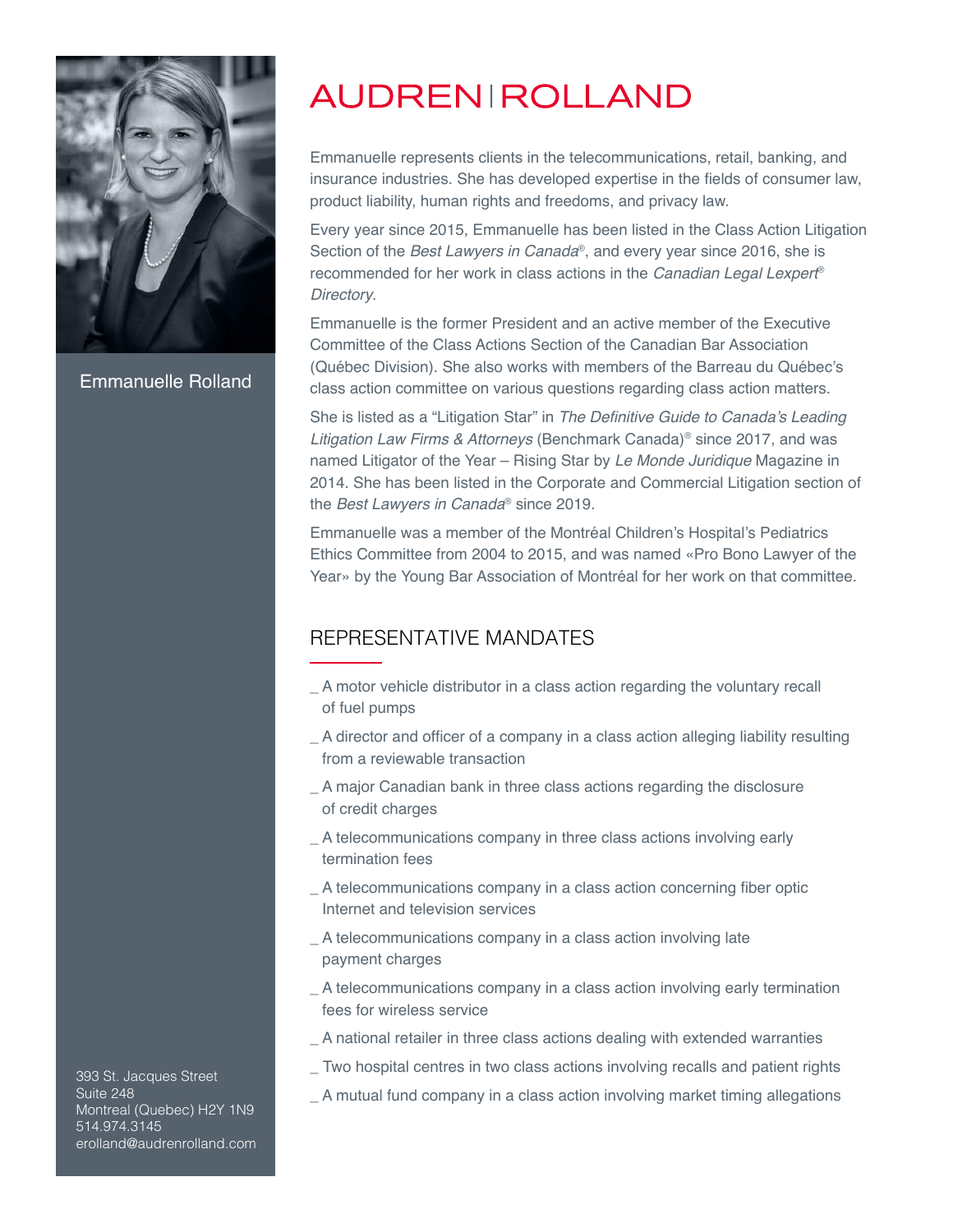## **AUDREN ROLLAND**

- \_ Legal Advisor for the Canadian Judicial Council Enquiry Committees on the Conduct of two judges of the Superior Court of Québec
- \_ Counsel charged to assist the Quebec Judicial Council Enquiry Committees

#### SPEAKING ENGAGEMENTS

- \_ Recent Developments in Common Law Provinces, Développements récents sur les actions collectives au Québec, au Canada et aux États-Unis, Barreau du Québec, 2021 \_ Les enjeux pratiques de l'action collective, discussion avec l'honorable Donald Bisson, j.c.s. Canadian Bar Association, 2021 \_ Product Liability Class Actions, Développements récents sur les actions collectives au Québec, au Canada et aux États-Unis, Barreau du Québec, 2020 \_ Quebec's Tobacco Class Action: Discovery Takeways from the \$15 Billion Ruling, DRI Product Liability (New Orleans, LA), 2020 \_ La Chambre des actions collectives, discussion avec l'honorable
- Chantal Chatelain, j.c.s. Canadian Bar Association, 2018
- Les actions collectives en droit de la consommation -Impact de l'arrêt Richard c. Time Développements récents sur les actions collectives au Québec, au Canada et aux États-Unis, Barreau du Québec, 2018
- Les transactions dans le domaine des actions collectives Développements récents sur les actions collectives au Québec, au Canada et aux États-Unis, Barreau du Québec, 2017
- \_ Privacy Class Actions 13<sup>th</sup> Symposium on Class Actions, Osgoode Hall, 2016
- L'action collective dans le domaine de l'alimentation et des suppléments nutritifs Développements récents sur les actions collectives au Québec, au Canada et aux États-Unis, Barreau du Québec, 2016
- \_ Le financement de recours collectifs par des tiers : accès à la justice ou champerty? Canadian Bar Association, 2015
- \_ Caselaw Update: 2013-2014 SCC Class Action Decisions 12th Symposium on Class Actions, Osgoode Hall, 2015
- \_ Les recours collectifs en matière de télécommunications Développements récents sur les recours collectifs au Québec, au Canada et aux États-Unis, Barreau du Québec, 2014
- \_ Impacts des arrêts Infineon et Vivendi sur le processus d'autorisation Canadian Bar Association, 2014
- \_ The Latest in Product Liability Class Actions Conference on Pharmaceutical Regulatory Compliance, The Canadian Institute, 2010